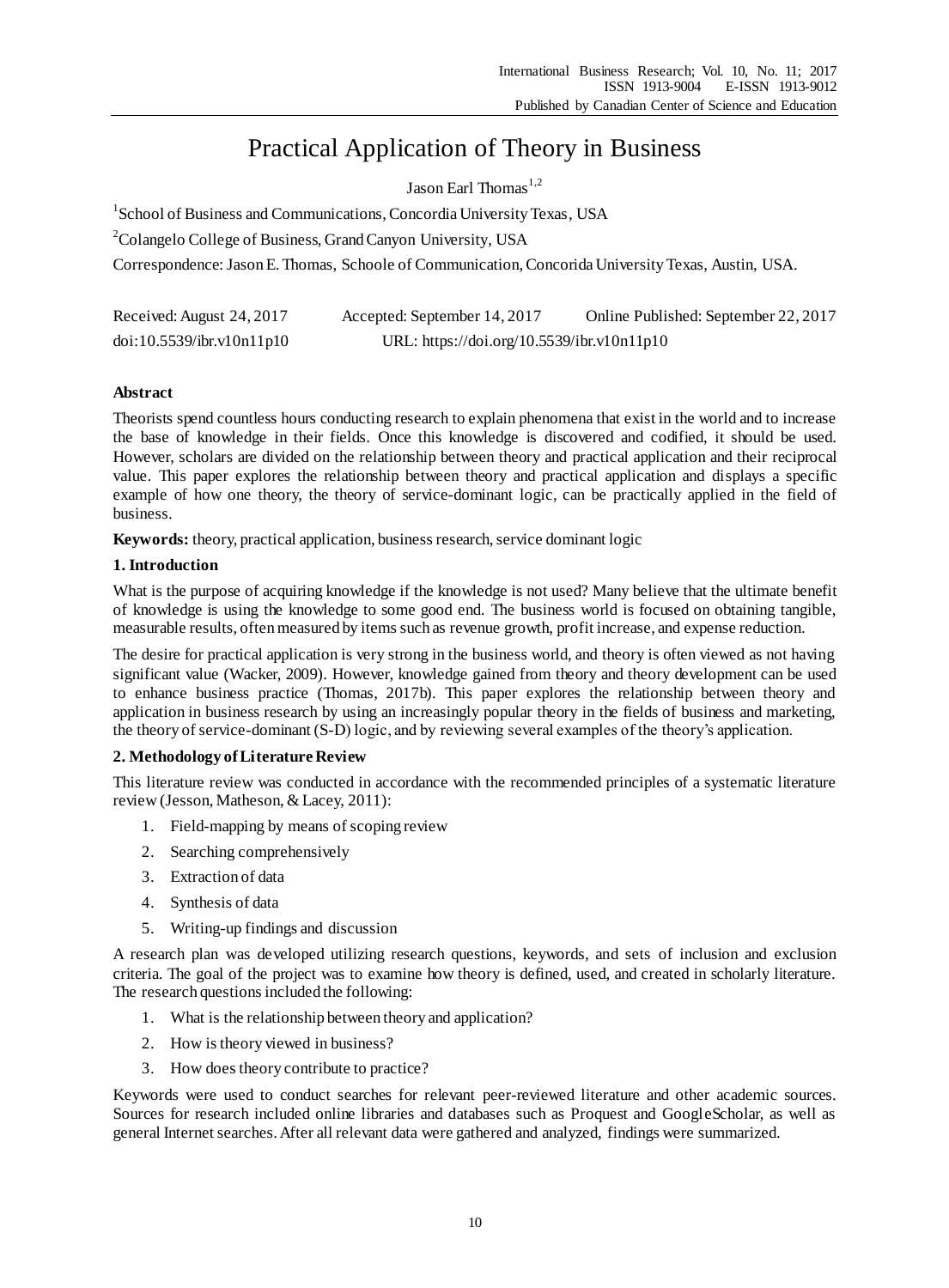## **3. Presentation of Findings—Literature Review**

#### *3.1 Views on the Relationship between Theory and Application*

Theory is defined as a group of related generalizations that indicate new observations, which can be empirically tested for the purpose of explaining or predicting (Kaplan, 1964). Practice (application) is the use of knowledge for the purpose of accomplishing work, in essence to do or perform (Martin, 2004; Posner, 2009). These two concepts can be complementary, but can at times seem at odds (Thomas, 2017a; Van De Ven, 2006). There is strong debate in the literature about whether focus on theory strengthens application or weakens it (or vice versa); scholars have many divided opinions (Thomas, 2017b).

Theories provide methods for describing relationships and can be used to predict outcomes or behaviors and problem-solving (Stam, 2007). Problem-solving and goal attainment are often the aims of practice, which is concerned with accomplishing work. Thus, theories can act as knowledge-based tools for performing work (Argyris, 1996). Likewise, observations from application-based fieldwork can be used to generate theory (Schultz & Hatch, 2005).

A continuum exists for views on the relationship between theory and practice (Thomas, 2017b; Van De Ven, 2006). On one end, proponents emphasize practice; on the other, proponents emphasize academic theory. Lewin (1946) was an early advocate for practical theory. His quip, "Nothing is as practical as good theory" (Lewin, 1954, p. 129), can be found in many research papers. Researchers with this point of view often call for actionable knowledge, which is defined as knowledge to implement relevance or external validity in real-world situations (Argyris, 1996). These scholars attempt to influence both groups of stakeholders by providing tools of practical application by the means of theory and urge researchers to move into practical action (Argyris, 1996).

Other researchers advocate a different approach, reversing the relationship examining practices to formulate theory (Schultz & Hatch, 2005). This process is similar to the manner in which theory can be created from observations made from research (Gay & Weaver, 2011). For example, studies of entrepreneurial marketing efforts often show that tactics used by successful entrepreneurs are not explained by theory (Ardley, 2011). These observations could be gathered and analyzed to potentially develop new theory.

Views on the relationship between theory and practice can also vary by field and discipline (Thomas, 2017b). In psychology, scholars cite overemphasis on theory as a potentially damaging practice (Gelso, 2006; Stam, 2007). In marketing, the opposite point of view is seen. Researchers criticize overemphasis on application as being detrimental to theory development and call for building a stronger theoretical base (Ardley, 2011; Burton, 2005). For leadership studies, Posner (2009) suggested that academics encourage the performance of leadership tasks in the classroom rather than merely espousing theory to enhance practical application of leadership theory. In professional fields, workers are often criticized for a lack of awareness of current research or sufficient efforts to translate theory into practice (Weick, 2001).

As previously discussed, theory and research have a complementary relationship and are linked (Fawcett & Downs, 1986; Thomas, 2017b). Researchers can provide observations of phenomena that can be used to create, validate, and refine theory (Gelso, 2006; Thomas, 2017a). Application has a similar relationship to theory, but provides a different perspective. Whereas research is conducted in sanitary environments, application occurs in the real world where environmental factors are often variable (Posner, 2009). The results of application produce real work and accomplishments, which can influence stakeholders to support (fund) academic work to create theory or conduct research (Shultz & Hatch, 2005). While orientations toward theory and application can seem at odds, they should be viewed as complementary rather than mutually exclusive or competitive. Often, inquiries to build academic knowledge result in unsuspected value for application (Merton, 1963), and practice can result in observations that can be used to formulate academic theory (Shultz & Hatch, 2005).

## *3.2 How a Theory Can Guide Application*

Theory guides application by providing methods to solve problems and accomplish work (Stam, 2007). Indeed, many scholars call for theory to be focused on application (Argyris, 1996; Lewin, 1945, 1946; Posner, 2009; Stam, 2007). For example, in the field of management, theory has greatly influenced practice. Often, scholars in management cite successful application as validation of theory (Miner, 1984).

During the late 19th and early 20th centuries, the field of management became formalized with significant contribution from theory. This growth was needed as the Industrial Revolution strained current work systems and managers and as executives struggled to contend with the boom in business. Taylor's (1911) early views of management as a process and calls to approach management scientifically inspired others who built on engineering-like approaches and acknowledged the potential impact on large organizations (Gilbreth, 1911).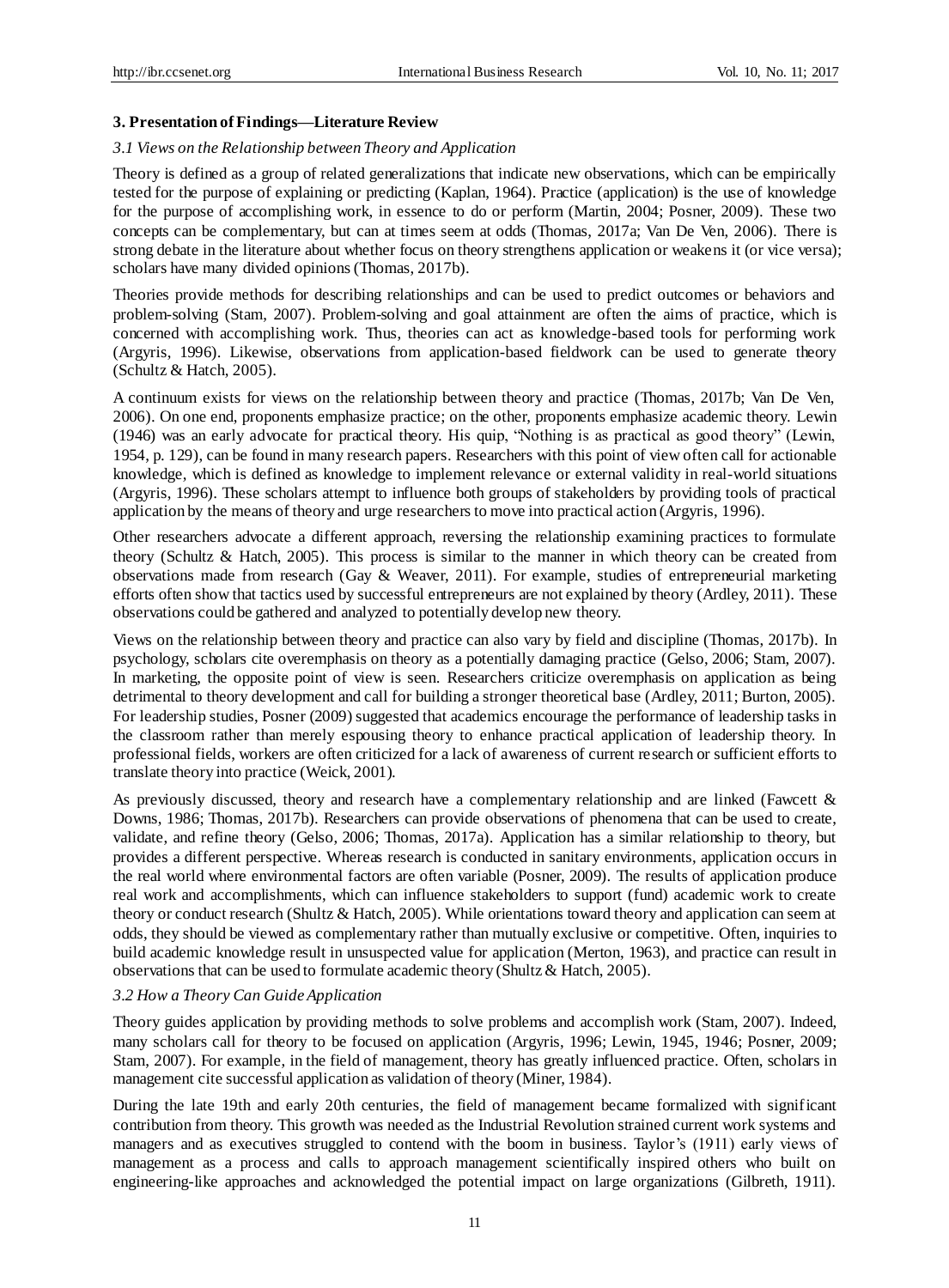Mintzbert (1971) defined the role of managers in directing organizations to achieve goals in a rational manner as being informational, interpersonal, and decisional roles.

These theories were published, socialized, and tested for application in the real world, and they were adopted and put into standard practice over time. As newer theories are produced due to observations from research and practice, the cycle repeats itself. Observations or thoughts generate new theories, and new trends evolve in practice. As an example of this cycle, management science evolved from time and motion studies performed by engineers. Later, these ideas were refined by input from social scientists with experiments such as the Hawthorne Studies and behavioral approaches. These efforts yielded more quantitative approaches to determine optimum methods for operating firms, such as total quality management (Gabor, 1990). Today, scholars debate ideas such as stakeholder theory (Mainardes & Raposo, 2011) and learning organizations (Purhaghshenas & Esmatnia, 2012).

Though the relationship between theory and application can vary by field and stakeholder influences such as funding entities (Ardley, 2011; Burton, 2005; Gelso, 2006; Shultz & Hatch, 2005; Stam, 2007), theory and application have a reciprocal relationship (Martin, 2004). Theory can provide innovative ideas to be used and tested in application. Application can provide observations and experiences to generate new theory. However, theory provides a formal channel for the development and dissemination of new ideas and methods for practice.

#### *3.3 Issues in Translating Theory into Practice*

Theory and application are complementary (Martin, 2004), but are often perceived to be in conflict (Ardley, 2011; Burton, 2005; Gelso, 2006; Martin, 2004; Posner, 2009; Shultz & Hatch, 2005; Stam, 2007; Van De Ven & Johnson, 2006). This tension between theory and practice is often referred to as the gap between theory and practice, which many scholars across many disciplines have examined.

Van De Ven and Johnson (2006) asserted that, in many professional disciplines, there is a growing gap between theory and practice and that academic knowledge may have become less than useful in solving practical problems. Several scholars in fields such as psychology (Gelso, 2006; Stam, 2006), management accounting (Baldvinsdottir & Nørreklit, 2010), and marketing (Ardley, 2011; Burton, 2005) hold this view that theory does not support practice. Scholars have cited several issues that create this effect. In some cases, theory has become aggrandized and more like philosophy, making it difficult to measure and apply in practice (Gelso, 2006). In other cases, researchers believe that since the field is an established social science, there is less need to generate applicable theory (Baldvinsdottir & Nørreklit, 2010). Yet others assert that overemphasis on application causes scholars to neglect theory to such a degree that when practical successes are examined, they are not reflective of theory (Ardley, 2011; Burton, 2005).

Another issue with translating theory into practice is environmental factors. Theory is often sound and reasonable, but frequently, the challenge of application is underestimated (Posner, 2009). Whereas theories are generally developed in thought or static environments, practice happens in real-world environments (Posner, 2009). Researchers regularly use a reductionist approach and seek to eliminate many variables to isolate a specific effect. Consequently, there are many variables and influences that can happen in practice that may not be predicted in theory or experienced in research. Additionally, practice occurs in existing systems, and expectations in the system can generate both restrictions and incentives that can affect interactions and the philosophy toward theory creation and use (Argyris, 1996).

Van De Ven and Johnson (2006) found three approaches to framing the gap between theory and practice. The first views the issue as a problem of knowledge transfer. Essentially, knowledge produced by theory is not presented in a form that can be easily applied in practice. Further, researchers expend little effort in working with practitioners to interpret and implement such knowledge (Agyris & Schön, 1996). The second is an argument that practice and theory are two separate kinds of knowledge. Advocates of this view argue that the label of "practical" is not a status to be earned by certain types of academic ideas, but as a whole class of knowledge (Van De Ven & Johnson, 2006). The third point of view argues that the gap is a knowledge production problem arising from critical assessment of professional relevance in practice-based social sciences (Huff, 2000; Madan, 2001). Scholars espousing this viewpoint have called for a revamp of research practice, stating that academic process should be executed with the understanding that there is an applied nature to many social sciences (Huff, 2000; Starkey & Madan, 2001; Van De Ven & Johnson, 2006).

Several issues affect the translation of theory into practice. Theorists may not see the need to align with application (Baldvinsdottir  $\&$  Nørreklit, 2010). Practitioners may not see the value of theory or stay up to date on current theory (Weick, 2001). Environmental factors in the field can make theory more difficult to implement in practice (Posner, 2009). Practice and theory may simply be two separate types of knowledge (Van De Ven &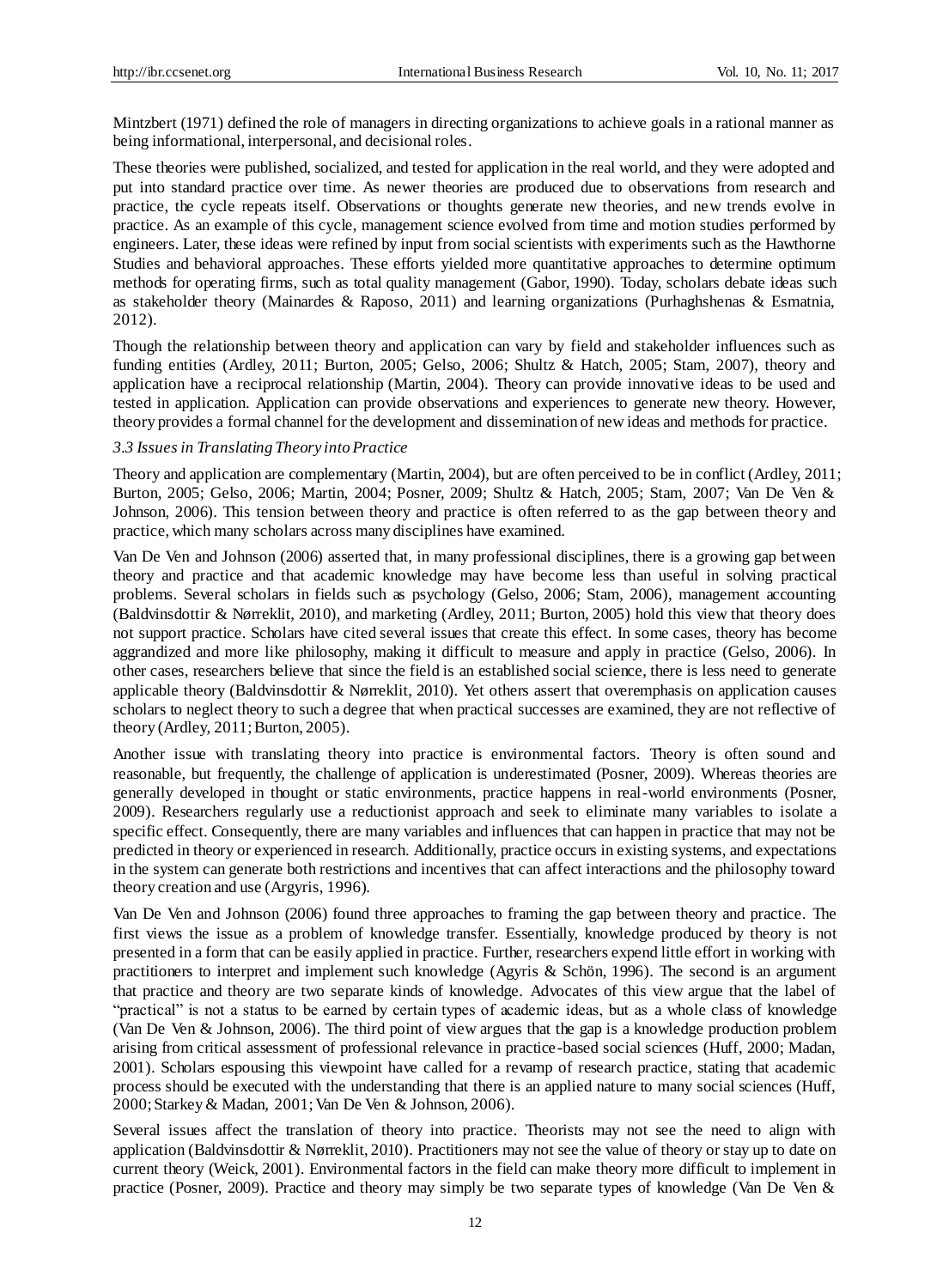Johnson, 2006), and researchers may need to keep an application focus in mind (Huff, 2000; Starkey & Madan, 2001; Van De Ven & Johnson, 2006). Regardless the point of view or discipline, there seems to be an inherent separation of researchers and practitioners that should be dissolved if this issue or gap is to be addressed (Schultz and Hatch, 2005).

#### *3.4 Description of Service-Dominant Logic Theory*

Historically, marketing theory was grounded in an economics-based product exchange model emphasizing the production of tangible goods (Aitken, 2006; Vargo & Lusch, 2004b, 2006). Original product-based theories emerged as a result of the tremendous industrial growth of the 20th century, where the mass production of goods reached an incredible level of efficiency (Vargo & Lusch, 2006). S-D logic theory is an alternative approach to the standard goods-dominant (G-D) logic for describing exchange in the marketplace, asserting that all value exchanged in the market is service-based (Aitken, 2006; Karpen, Bove, & Lukas, 2012; Vargo & Lusch, 2004a, 2006).

Looking through an S-D logic lens, one sees a world where markets, organizations, and society are essentially focused on exchange of service—the application of knowledge and skills (competency) for the benefit of an entity (Vargo & Lusch, 2004a, 2006). Service is exchanged for service. Consequently, all firms become service firms, all markets are focused on service exchange, all economies are based on service, and service is the basis of all societies (Vargo & Lusch, 2004a, 2006).

In Westminster, Vargo and Lusch (2004a, p. 7) presented a revised version of the foundational premises of S-D logic theory, expanding the original eight premises to 10:

- 1. Service is the fundamental basis of exchange.
- 2. Indirect exchange masks the fundamental basis of exchange.
- 3. Goods are a distribution mechanism for service provision.
- 4. Operant resources are the fundamental source of competitive advantage.
- 5. All economies are service economies.
- 6. The customer is always the cocreator of value.
- 7. The enterprise cannot deliver value, but only offer value propositions.
- 8. A service-centered view is inherently customer-oriented and relational.
- 9. All social and economic actors are resource integrators.
- 10. Value is always uniquely and phenomenologically determined by the beneficiary.

In addition to the foundational premises, a few key terms should be defined to better explain S-D logic. Operant resources are resources that act upon other resources to create effect or benefit (Vargo & Lusch, 2004a). An example of an operant resource would be an individual's skills or knowledge. Operand resources are those that must be acted on to be yield benefit (Vargo & Lusch, 2004a). An example of an operand resource would be a natural resource such as wood. If one were trapped in the mountains with a guide and had to stay through a cold night, the guide's skill to make fire would be an operant resource, and the wood gathered to burn would be an operand resource.

S-D logic makes a strong distinction between service and services (Vargo & Lusch, 2004a). Service indicates a process, and services indicates the intangible output. Service is defined as the process of one actor's resource to benefit another actor. Services are the benefits received by the customer. In general, service is used as an action, and services is used as an object.

Goods are viewed as appliances that transmit the value of operant resources (Vargo & Lusch, 2004a). For example, a jar of peanut butter provides the service of storage for the peanut butter and potential nutrition for the consumer. The jar is not perceived as a good, but is viewed as an appliance by which the user can cocreate value with the peanut butter jar provider.

S-D logic provides new realizations about the roles that key components of the market and economy play in commerce. Key tenants of S-D logic are that all value is derived from services and that service providers and consumers are cocreators of value (Vargo & Lusch, 2004a). This becomes more apparent as one examines increasing value added from products that have large amounts of intellectual property and interaction built into them, such as YouTube, Amazon, and Facebook, where users actively add content, such as reviews, pictures, and videos, to the systems that can be read and viewed by other consumers who derive value from the user-created content.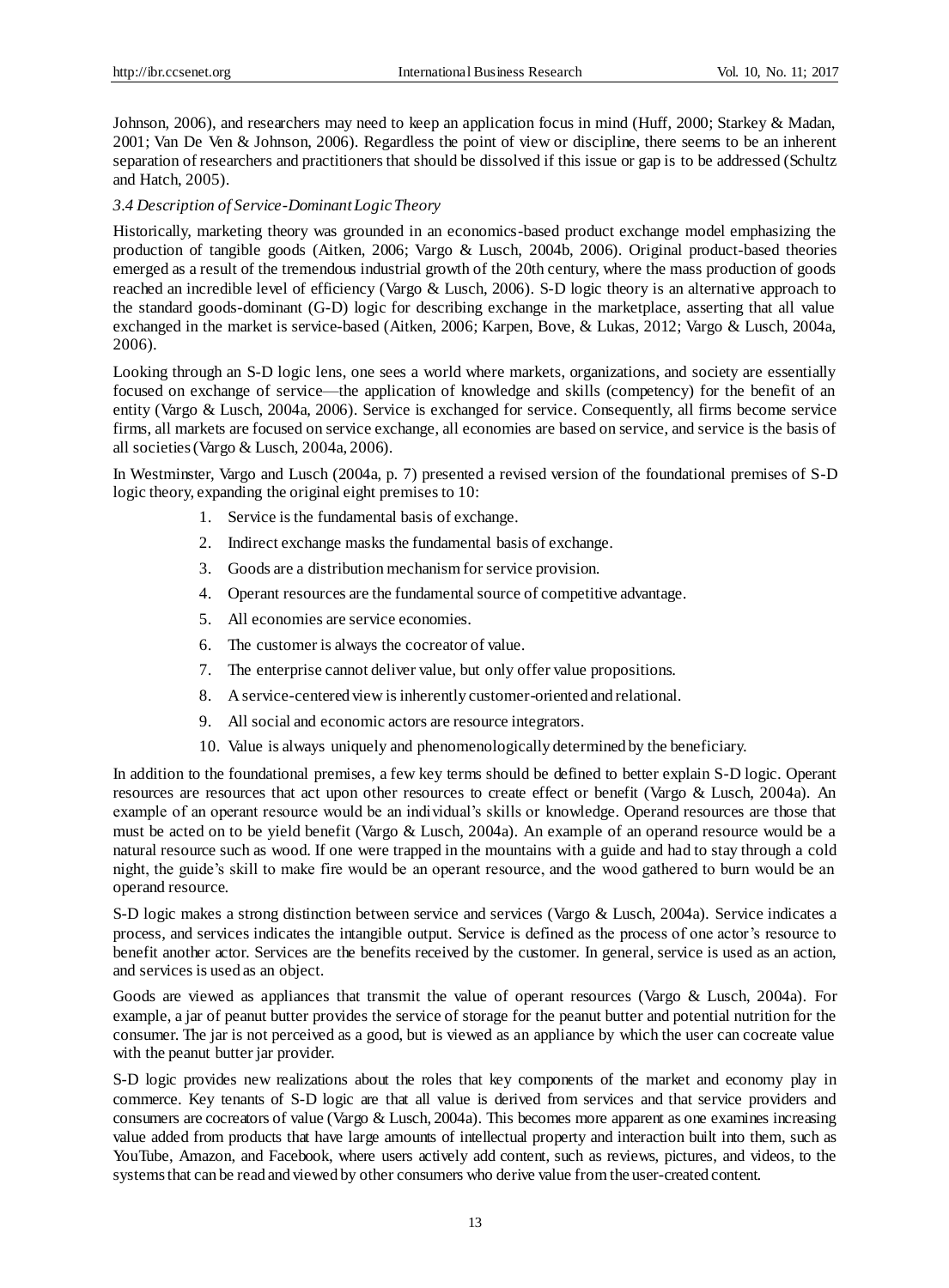S-D logic is a relatively new marketing theory. Though the preceding description is an accurate account of the current version of the theory, great interest has been stirred in scholars, and S-D logic is the subject of debate in peer-reviewed viewpoint articles (Lusch & Vargo, 2011). Moreover, the theory is being refined through scholarly discourse (Grönroos, 2008; Heinonen, et al., 2010; Heinonen, Strandvik, & Päivi, 2013).

One trend in this discussion is a reductionist focus on value creation (Grönroos, 2008; Vargo & Lusch, 2008). Another point of view is that customers are value creators during consumption of service, and firms are cocreators of value (Grönroos, 2008). Others have stated that value may not be seen as units of output, but as an experience the customer receives (Heinonen et al., 2013). Refinement of this element of S-D logic has evolved as an extension of the customer-dominant (C-D) logic theory (Heinonen et al., 2010, 2013). C-D logic states that S-D logic is actually a provider-dominant logic approach (Heinonen et al., 2010, 2013). Others have suggested examining the dynamics of value proposition itself (Kowalkaowski, 2011). S-D logic theory is evolving in real time and has generated strong discourse in a field criticized for its lack of theory development (Ardley, 2011).

## *3.5 Application of Service-Dominant Logic Theory*

S-D logic theory provides a new view of marketing and is undergoing lively discussion in the field of marketing (Ardley, 2011). As scholarly discourse is used to examine the theoretical concepts and viewpoints of S-D logic (Heinonen et al., 2010, 2013; Kowalkaowski, 2011), other scholars are working to examine how S-D logic can be applied in the field. The five studies following represent scholars' attempts to understand how S-D logic might be applied in real-world situations.

Hansen (2009) used the historical method to examine the evolution of buyer-supplier relationships from an adversarial stance to a service-centered approach. The researcher conducted a review of Walmart over a 5-year period. Changes in policy with both business-to-business and business-to-consumer relationships were examined using a mixed-method approach. Then, empirically reviewed business reports and qualitative interviews with suppliers, managers, and executives were conducted. Hansen concluded that several innovations indicated by S-D logic applied by Walmart coincided with measured success and were adopted by as many as 60,000 of Walmart's suppliers, contributing to the validation of S-D logic theory.

Hansen (2009) seems to have had a strong grasp of S-D logic and applied S-D logic theory appropriately to the study. Most of the premises of S-D logic were examined and applied directly to the study data, identifying both subjective and objective measures. The application of this study aligned with S-D logic claims.

Hilton, Little, and Marandi (2013) studied the effects of adopting self-service technologies (SSTs) for businesses through the application of S-D logic. Hilton et al. (2013) examined 24 semistructured qualitative interviews focused on the daily experience of consumers aged 18 to 65+ using SSTs. Using reductionist methods, three key S-D logic themes were examined. The researchers concluded that while SSTs may provide cost savings and efficiency, S-D logic views indicated that customers could view firms as shifting workload from the firm to the customers if incorrectly implemented and therefore provided recommendations for improving SST customer experiences.

The researchers appear to have had a strong understanding of S-D logic concepts (Hilton et al., 2013). The application of S-D logic theory seems appropriate. However, the reductionist method applied in the study was not used to examine all of the S-D logic concepts and may not be reflective of the theory from a holistic point of view. Further, the researchers may have highlighted a challenge to a core S-D logic concept. The fourth premise of S-D logic indicates that operant resources (human knowledge and skills) are the primary source of competitive advantage (Vargo & Lusch, 2004a). One might argue that SSTs stand in contrast to that precept. SSTs are capable of providing complex interactive services, eliminating human exchange. This shows that there could be a potential need to better define operand resources or to consider additional categories of resources. For example, one might argue for a category of resource such as intelligent operand resources for devices specifically made to deliver multiple levels of service value or that are embedded with intelligence. Thus, this study may have implications that reach beyond the current concept of the theory.

Fitzpatrick, Davey, Muller, and Howard (2013) conducted a study of the intellectual capital (IC) disclosures of the 20 largest European and United States hotels with IC discussions in their 2009 annual reports. Through a robust literature review, Fitzpatrick et al. (2013) asserted that IC is a critical component of competitive advantage in the tourism industry and suggested that traditional empirical methods used to analyze such marketing assets are insufficient and one-dimensional. The S-D logic framework was applied to the analysis to ascertain if S-D logic might be an appropriate tool to address this issue. Using methods adapted from Guthrie and Petty (2001), a coding framework was adapted to classify and identify IC disclosures. The researchers compared the coded IC disclosures to the S-D logic framework and concluded that the S-D logic framework is a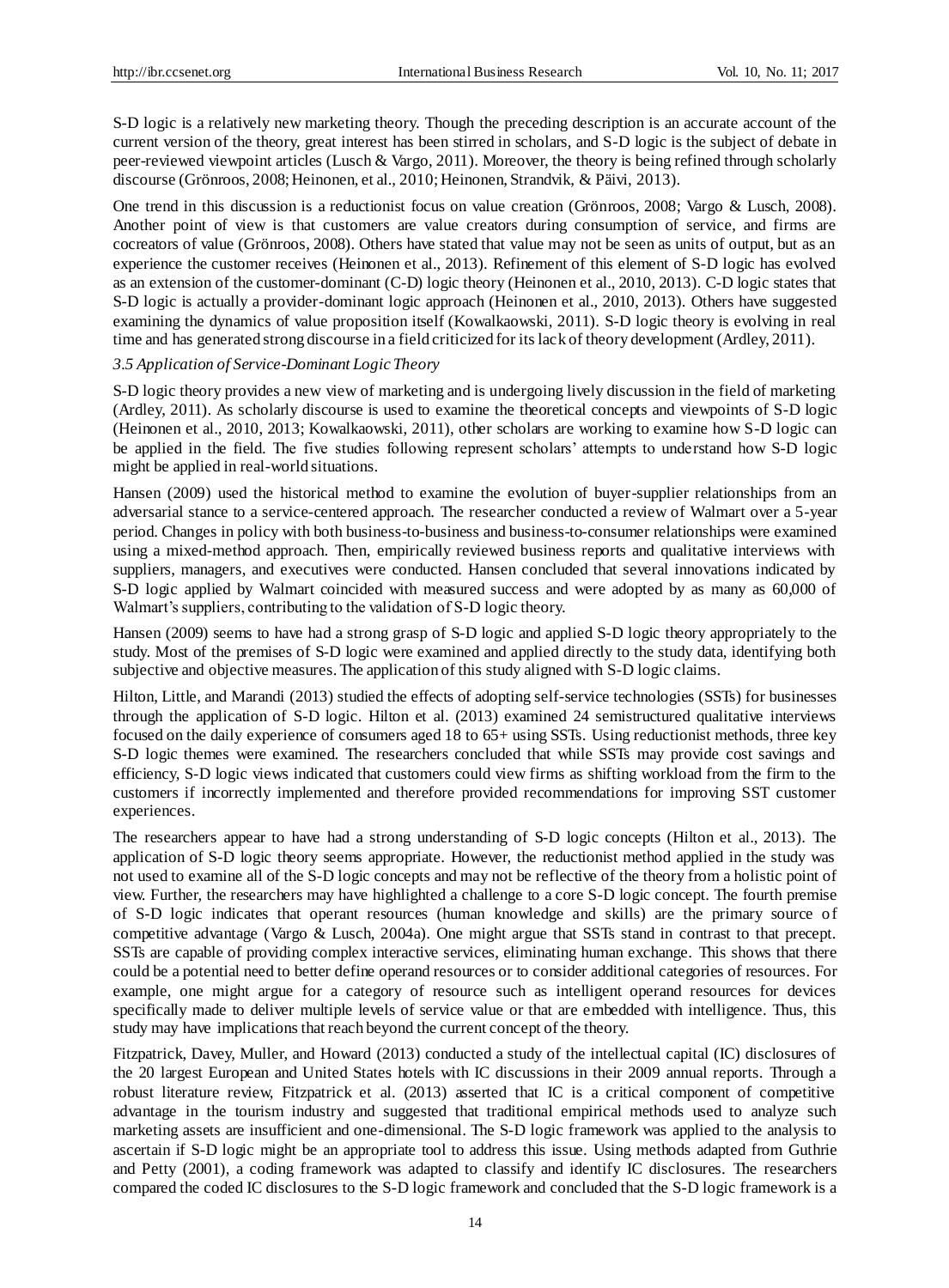more effective instrument for examining the dynamics of IC disclosure than traditional instruments such as tripartite schemes. The researchers asserted that S-D logic provides a more in-depth lens for exploring such phenomena by examining more dimensions of the issue, such as relationships with partners, value creation, and knowledge management systems, as opposed to traditional views, which are only used to examine a single business process (Fitzpatrick et al., 2013).

Fitzpatrick et al. (2013) seem to have grasped the concepts of S-D logic theory soundly and applied the framework comprehensively to the data. Their assertion that S-D logic is a more holistic tool seems valid. However, they did not necessarily provide overwhelming validity of the S-D logic approach, as correlation was not demonstrated between application of S-D logic concepts and success. For example, the researchers might have tried to demonstrate the validity of S-D logic concepts used by the hotels by attempting to show correlation with success criteria, such as revenue generation or profitability.

Ng, Maull, and Yip (2009) studied two outcome-based contracts for defense entities in the United Kingdom's Ministry of Defence (one missile contract and one jet fighter contract) to gain a better understanding of the provision of service for maintenance, repair, and overhaul environments where customers pay for performance rather than for use of equipment. The researchers used qualitative methods and triangulation, including interviews, observation, and document analysis. Interviews were conducted with 32 stakeholders from both the government entity and the vendor. It was discovered that, in this arrangement, behaviors for both government workers and vendor employees changed in accordance with their new interests. Government employees were less likely to misuse equipment, and vendor employees were more likely to proactively ensure that equipment functioned properly and was taken care of. The researchers determined that outcome-based contracts are a good method for moving from G-D logic to S-D logic services. However, for this to be effective, both parties need to be fully engaged and committed to the process and must guard again redundant process and cost (Ng et al., 2009).

Ng et al. (2009) appear to have had a good understanding of S-D logic theory and applied it appropriately to the study. They sought to understand the value of both parties in the relationship as cocreators of value and commented significantly on the value of people-based skills (operant resources). The work was within the bounds of S-D logic theory, and the conclusions were reasonable, as potential deficiencies in the situation were also identified (Ng et al., 2009). However, they did not compare value received from non-outcome-based contracts, so it would be difficult to conclude their relative value as compared to traditional methods and contracts.

Peñaloza and Mish (2011) examined the applicability of S-D logic theory and consumer culture creation theory on the cocreation of value for stakeholders, as well as the interrelation of the two theories' concepts. The researchers reviewed an extended case study of nine firms with commitments to social, environmental, and economic stability issues. These firms addressed these issues by giving them the same prominence in business performance as profitability and financial performance. Each firm in the study was selected based on long-term commitments to these concepts (15+ years). Qualitative interviews were conducted with key executives from each firm, generating 1,100 pages of transcripts and reports on the firms. The researchers found that market cocreation varies by firm and its interpretation of value. Additionally, different stakeholders have differing conceptions of the value of each item, which can create confusion. The researchers suggested a potential flaw in the S-D logic premise that all value is in service exchange, which may be challenged when combined with a view of value in use (Peñaloza & Mish, 2011).

Peñaloza and Mish (2011) appear to have had a solid understanding of S-D logic concepts. The researchers went beyond the scope of applying S-D logic theory by looking specifically at market cocreation and comparing S-D logic concepts to consumer cocreation theory concepts. The reductionist application of limited components of S-D theory seems reasonable in isolation, but when viewed holistically, may show flaws. It is difficult to measure value in a system where stakeholders and competitors do not agree on the perception of value and its measurement. Accordingly, the researchers seem to have looked at perceptions (Peñaloza & Mish, 2011), which may not be aligned and would be difficult to derive value beyond the understanding that, in these specific systems, there is potential for differing perceptions of value.

Each of the researchers of these five studies attempted to validate or examine the application of S-D logic theory by means of case study and/or historical review. These methods seem appropriate given the newness, qualitative nature, and robust scholarly discourse of S-D logic theory (Ardley, 2011, Heinonen et al., 2013; Kowalkaowski, 2011). As the theory is currently being refined by both discourse and research, scholars are testing the bounds of its concepts. It will be interesting to observe if practitioners fully embrace the theory so that it can be fully examined in the field.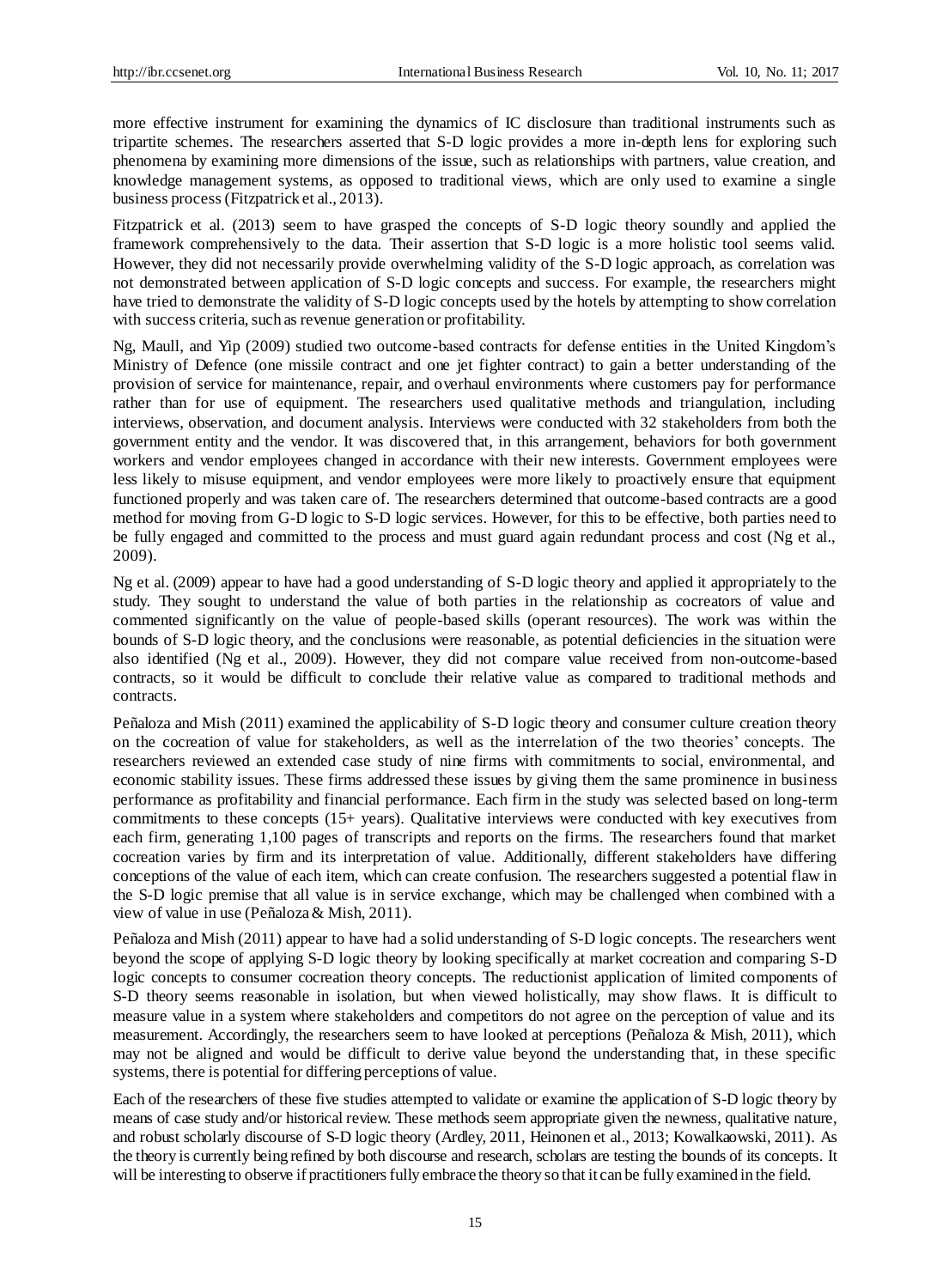# **4. Discussion**

The term theory is widely used across disciplines (Gelso, 2006; Stam, 2007). Inconsistent use within and across disciplines creates confusion around the definition of theory. The broad nature of theory may cause researchers to confuse theorizing with theory (Weick, 1995). Evidence of this inconsistency is the existence of articles discussing theory from the perspective of what theory is not, rather than trying to define theory, such as Sutton and Staw (1995) and Weick (1995).

In addition to world views, researchers have more tactical views on what constitutes good theory. Concerns seem to stem from the questions of quality and applicability of theory. Stam (2007) asserted that theory should focus on practice and outcome. Gelso (2006) emphasized that theory must go beyond mere explanation and delve into why variables relate and influence each other, a critical step to adding scientific value. Wacker (1999) called for theory to provide answers to the common questions faced by researchers.

Views and use of theory and research vary by field. Gelso (2006) criticized the use of theories in psychology as large theoretical systems, such as behaviorism, psychoanalysis, and humanism. Gelso asserted that these systems often are combined with personality theories to create a theoretical concoction of untestable life philosophies, statements of faith, and grand theories. Stam (2007) offered a possible explanation for the lack of rigor in psychological theory, suggesting that the term theory is used in an overly broad manner and that researchers may not abandon older theoretical concepts early enough. Consequently, Creswell (2009) and Gelso supported minitheories, parts of these broader systems that are theoretical statements, as effective methods for interpreting specific behavior for psychological research.

Whereas psychology researchers seem to condemn theory for obscuring practice (Gelso, 2006; Stam, 2007, 2010), business researchers, specifically marketing researchers, cite an overemphasis on practical application as potentially damaging theory development (Ardley, 2011; Burton, 2005). Marketing grand theory consistently fails to provide adequate insight into real-world marketing problems (Ardley, 2011). Often, research on successful entrepreneurial ventures indicates marketing techniques that are not based on current marketing theory (Ardley, 2011).



Figure 1. The broad range of views on theory versus practical application by fields

Several views are offered as the reason for poor theory development. Business and marketing researchers do not have time for theory development (Burton, 2005). Theory may be seen as a "second-class citizen" and may not be viewed as useful for stakeholders in business (Wacker, 2009). Researchers may grow weary due to the iterative nature of theorizing and could accept results too early in the process to create a robust theory (Weick, 1995). Alternatively, the lack of agreement on what constitutes theory could inhibit the ability of researchers to identify and agree on definitions of good theory within disciplinary groups.

Older, more established paradigms proffer core guidance for key research and theoretical concepts. Instrumentalism provides guidance for discovery, realism provides guidance for theory validation, and reductionism provides guidance for exploration (Cacioppo, Semin, & Berntson, 2004). Instrumentalists provide theoretical orientation where sound theories are the tools for discovery (Davies, 2008). Realists provide theoretical orientation where existing theories can be validated (Ramoglue, 2013). Reductionists provide theoretical orientation where additional observations can be made when exploring phenomena (Burgelman, 2011; Link, 2000; Wood & Caldas, 2011). Even amid controversy, concepts such as reductionism and grounded theory can be used to create valuable contributions to several disciplines.

Research and theory are inextricably linked (Fawcett & Downs, 1986). The process of retroduction enables theory and research work through a reciprocating cycle to generate scientific discovery (Harlow, 2009). Research is used to generate observations that can be applied to create theory. Theory is then utilized to create the opportunity for additional research, which can be used to validate, refine, or refute theory. This creates a self-reinforcing cycle of discovery that drives the development of new knowledge.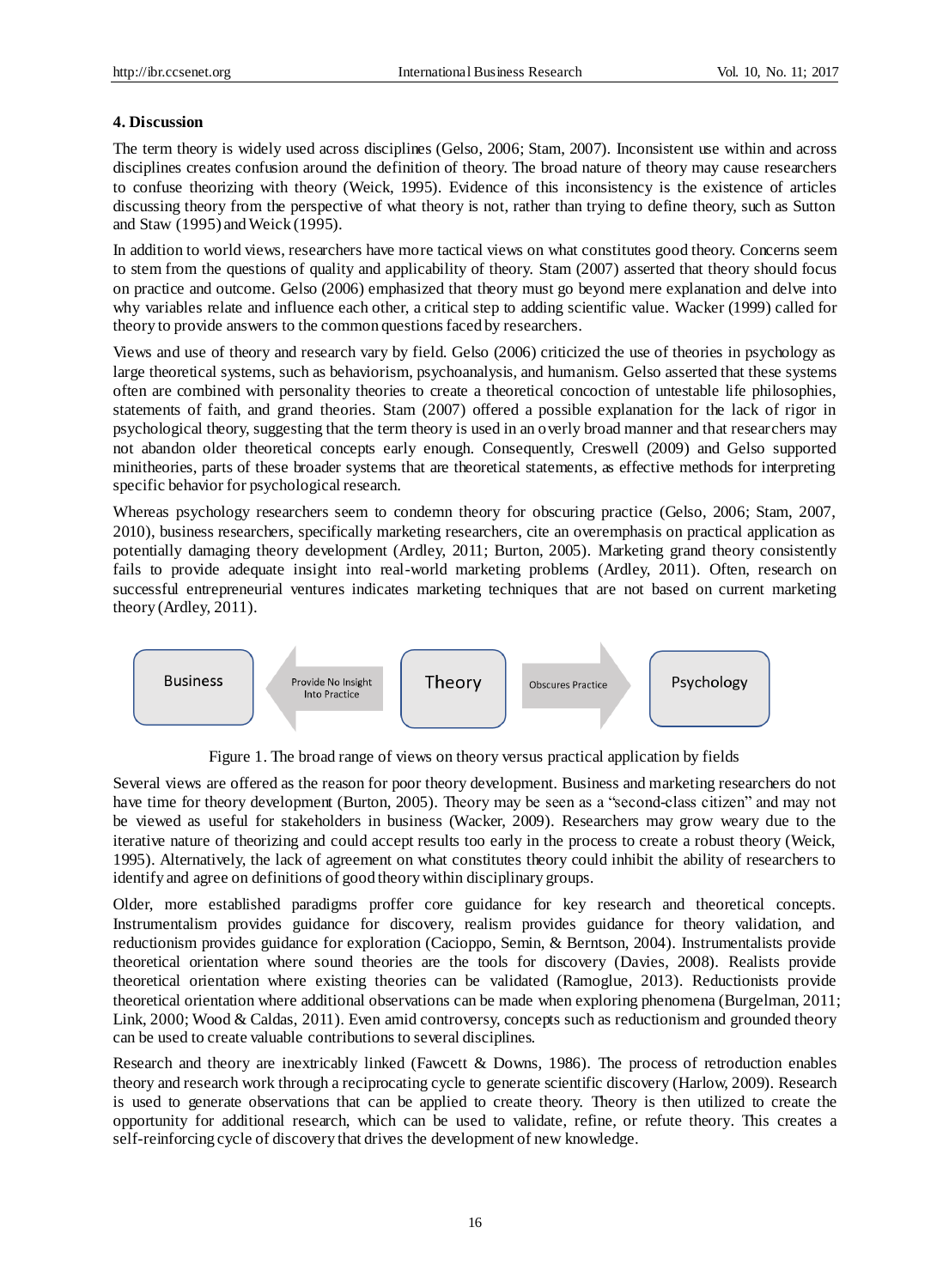## **5. Conclusion**

Theory and research are far-reaching concepts that are interrelated. Scholars may disagree on the nature and use of theory and research, especially across disciplines, but all seem to respect the importance of the cycle. As researchers gain new knowledge and adapt new methods, older and even controversial theory and research methods often continue to be used to significantly contribute to their fields. Theory provides a method of predicting the interactions of phenomena, and research enables the testing of theory and the discovery of new observations. This interrelationship between theory and research becomes, in effect, an engine to help produce new knowledge.

## **Acknowledgments**

I would like to thank Allison Humphries for her assistance in manuscript copyediting.

## **References**

- Aitken, R. (2006). Special issue on service-dominant logic of marketing: Insights from the Otago Forum. *Marketing Theory, 6*(3), 275-392*.* https://doi.org/10.1177/1470593106066780
- Ardley, B. (2011). Marketing theory and critical phenomenology. *Marketing Intelligence & Planning, 29*(7), 628-642. https://doi.org/10.1108/02634501111178668
- Argyris, C. (1996). Actionable knowledge: Design causality in service of consequential theory. *Journal of Applied Behavioral Science, 32*(4), 390-406. https://doi.org/10.1177/0021886396324004
- Argyris, C., & Schön, D. D. (1996). *Organization learning II: Theory, method, practice.* Reading, MA: Addison-Wesley.
- Baldvinsdottir, F. M., & Nørreklit, H. (2010). Issues in the relationship between theory and practice. *Management Accounting Research, 21*(2), 79-82. https://doi.org/10.1016/j.mar.2010.02.006
- Ballantyne, D., & Varney, R. J. (2006). Creating value in use through marketing interaction: the exchange logic of relating, communicating, and knowing. *Marketing Theory, 6*(3), 335-348. https://doi.org/10.1177/1470593106066795
- Brodie, R., Blynn, M. S., & Little, V. (2006). The service brand and the service-dominant logic: Missing fundamental premise or the need for stronger theory? *Marketing Theory, 6*(3), 363-380. https://doi.org/10.1177/1470593106066797
- Burton, D. (2005). Marketing theory matters. *British Journal of Management, 16*, 5-18. https://doi.org/10.1111/j.1467-8551.2005.00432.x
- Fawcett, J., & Downs, F. (1986). *The relationship of theory and research.* Norwalk, CT: Appleton Century Crofts.
- Fitzpatrick, M., Davey, J., Muller, L., & Howard, D. (2013). Value-creating assets in tourism management: Applying marketing's. *Tourism Management, 36*, 86-98. https://doi.org/10.1016/j.tourman.2012.11.009
- Garbor, A. (1990). *The man who discovered quality.* New York, NY: Random House.
- Gay, B., & Weaver, S. (2011). Theory building and paradigms: A primer on the nuances of theory construction. *American International Journal of Contemporary Research, 1*(2), 24-32. Retrieved from http://www.aijcrnet.com/
- Gelso, C. (2006). Applying theories to research: The interplay of theory and research in science. In F. T. Leong & J. T. Austin (Eds.), *The psychology research handbook*. Thousand Oaks, CA: Sage. https://doi.org/10.4135/9781412976626.n32
- Gilbreth, F. B. (1911). *Motion study.* New York, NY: Van Nostrand.
- Grönroos, C. (2008). Service logic revisited; who creates value? And who co-creattes. *European Business Review, 20*(4), 298-314. https://doi.org/10.1108/09555340810886585
- Guthrie, J., & Petty, R. (2001). The management, measurement and the reporting of intellectual capital. *Journal of Intellectual Capital, 2*(1), 27-41. https://doi.org/10.1108/14691930110380473
- Hansen, J. M. (2009). The evolution of buyer-supplier relationships: An historical industry approach. *Journal of Business & Industrial Marketing, 24*(3/4), 227-236. https://doi.org/10.1108/08858620910939778
- Heinonen, K., Strandvik, T., Mickelsson, K. J., Evardsson, B., Sundström, E., & Anderson, P. (2010). A customer dominant logic of service. *Journal of Service Management, 21*(4), 531-548.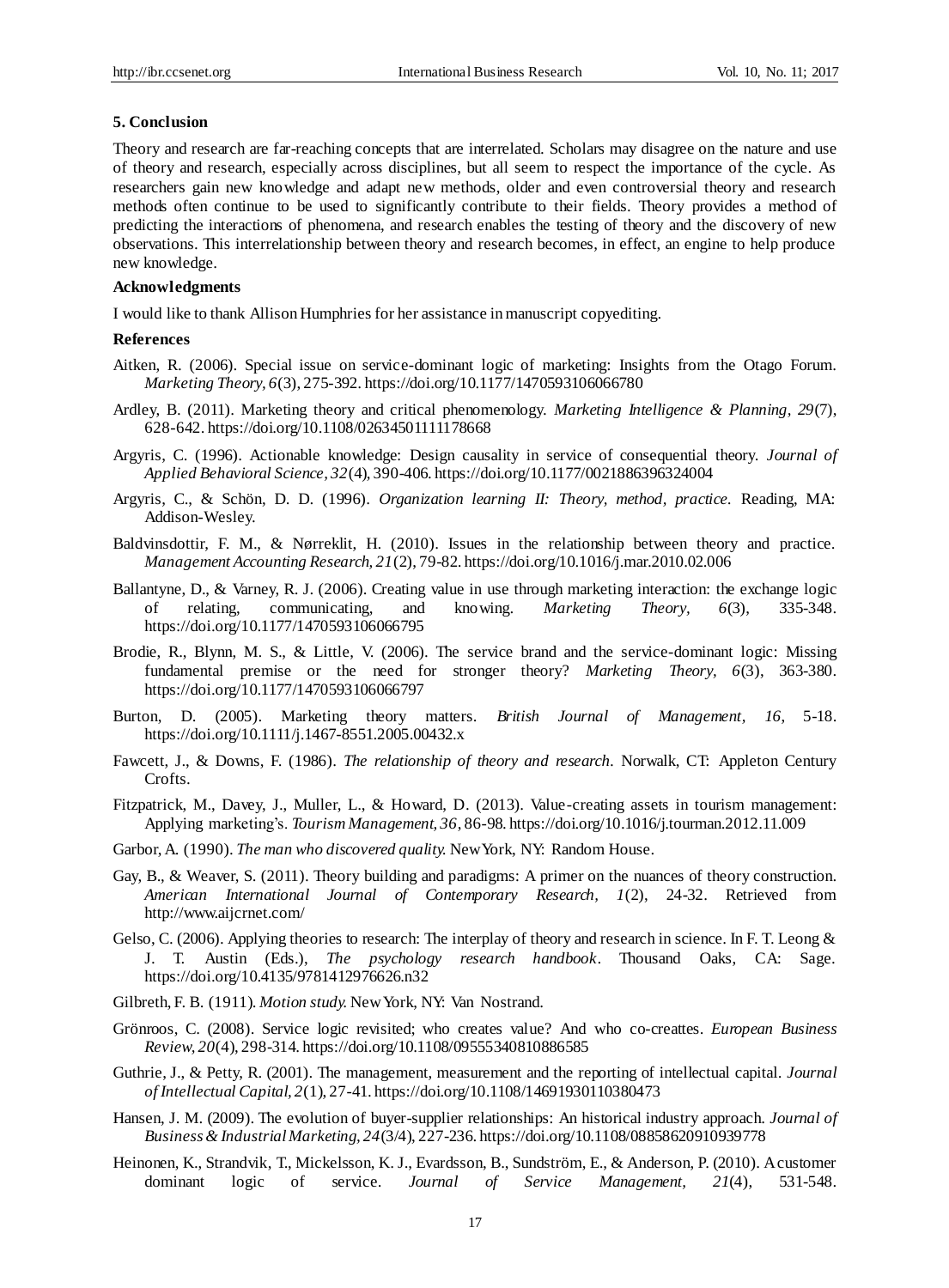https://doi.org/10.1108/09564231011066088

- Heinonen, K. H., Strandvik, T., & Päivi, V. (2013). Customer dominant value formation in service. *European Business Review, 12*(2), 104-123.
- Hilton, T., Little, D., & Marandi, E. (2013). Adopting self-service technology to do more with less. *Journal of Services Marketing, 27*(1), 3-12. https://doi.org/10.1108/08876041311296338
- Huff, A. S. (2000). Presidential address Changes in organizational knowledge productions. *Academy of Management Review, 25*(2), 288-293.
- Kaplan, A. (1964). The conduct of inquiry: Methodology for behavioral science. New York, NY: Thomas Y. Crowell.
- Karpen, I. O., Bove, L. L., & Lukas, B. A. (2012). Linking service-dominant logic and strategic business practice: A conceptual model of a service-dominant orientation. *Journal of Service Research, 15*(21), 21-38. https://doi.org/10.1177/1094670511425697
- Kowalkaowski, C. (2011). Dynamics of value propositions: Insights from service-dominant logic. *European Journal of Marketing, 45*(1/2), 277-294. https://doi.org/10.1108/03090561111095702
- Lewin, K. (1945). The research center for group dynamics at Massachusetts Institute of Technology. *Sociometry, 8*(2), 126-136. https://doi.org/10.2307/2785233
- Lewin, K. (1946). Action research and minority problems. *Journal of Social Issues, 2*, 34-46. https://doi.org/10.1111/j.1540-4560.1946.tb02295.x
- Lusch, R. F., & Vargo, S. (2011). Service-dominant logic: A necessary step. *European Journal of Marketing, 45*(7/8), 1298-1309. https://doi.org/10.1108/03090561111137723
- Mainardes, A. H., & Raposo, M. (2011). Stakeholder theory: Issues to resolve. *Management Decision, 49*(2), 226-252. https://doi.org/10.1108/00251741111109133
- Martin, A. (2004). Addressing the gap between theory and practice: IT project design. *Journal of Information Technology Theory and Practice, 6*(2), 23-42. Retrieved from http://aisel.aisnet.org/jitta/vol6/iss2/5/
- Merton, R. K. (1967). Basic research and potentials of relevance. *American Behavioral Scientist, 6*(9), 86-90. https://doi.org/10.1177/000276426300600925
- Miner, J. B. (1984). The validity and usefulness of theories in an emerging organizational science. *Academy of Management Review, 9*(2), 196-306. doi:10.5465/ AMR.1984.4277659
- Mintzberg, H. (1973). *The nature of managerial work.* New York, NY: Prentice-Hall.
- Ng, I. C., Maull, R., & Yip, N. (2009). Outcome-based contracts as a driver for systems thinking and service-dominant logic in service science: Evidence from the defense industry. *European Management Journal, 27*(6), 377-387. https://doi.org/10.1016/j.emj.2009.05.002
- Peñaloza, L., & Mish, J. (2011). The nature and processes of market co-creation in triple bottom line firms: Leveraging insights from consumer culture theory and service dominant logic. *Marketing Theory, 11*(9), 9-34. https://doi.org/10.1177/1470593110393710
- Posner, B. Z. (2009). On putting theory into practice. *Journal of Management Inquiry, 18*(139), 139-141. https://doi.org/10.1177/1056492608326321
- Purhaghshenas, S. H., & Esmatnia, M. (2012). Learning organizations. *Interdisciplinary Journal of Contemporary Research in Business, 4*(7), 243-249. Retrieved from http://ijcrb.webs.com/archives.htm
- Schultz, M., & Hatch, M. J. (2005). Building theory from practice. *Strategic Organizations, 3*(337), 337-347. https://doi.org/10.1177/1476127005055795
- Stam, H. (2007). Theoretical psychology. In *The international handbook of psychology.* Thousand Oaks, CA: Sage.
- Starkey, K., & Madan, P. (2001). Bridging the relevance gap: Aligning stakeholders in future of management research. *British Journal of Management, 12*(Special Issue), 3-26. https://doi.org/10.1111/1467-8551.12.s1.2
- Taylor, F. W. (1911). *Principles of scientific management.* New York, NY: Harper.
- Thomas, J. E. (2017a). Exploring buyer motivation to improve management, marketing, sales, and finance practices in the martial arts industry. *International Journal of Marketing Studies, 9*(2).